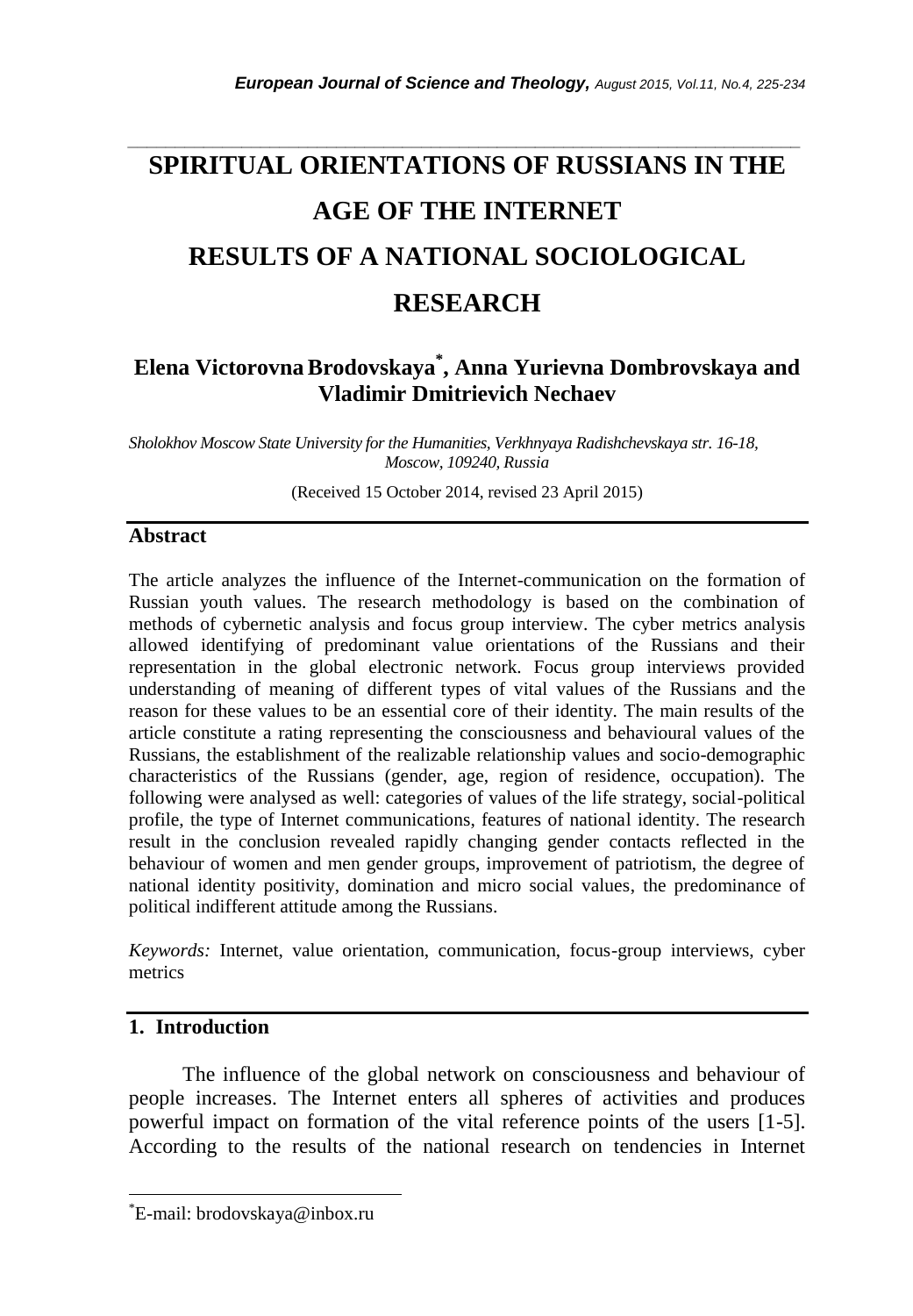communication development within the World Internet Project, more than two thirds of Russians are users of global electronic network [http://www.worldinternetproject.net/#news, 6]. Thus, the vital positions of the Russian Internet users forming a representative part of the population are presented. The Internet content is a space of unprovoked information, free from interviewer's influence. Therefore analysis of the Russian Internet content can serve as the way of objective examination of spiritual orientations of the Russians.

#### **2. Methods**

Two methods were used in the research process:

- the cyber metrics analysis (including application of the resources of Yandex search engines, Google, Mail.ru and IQBuzz Internet online server for social media monitoring);
- the focus group interviews with the population of the cities of the Central Federal District of the Russian Federation (6 focus groups with 12 people in each).

At the first stage of analysis with use of the specified search engines and the specified servers the list of 138 questions most frequently asked by users of the Russian-speaking segment of the Internet was received. This list representing a typology and compliance between questions and the value orientations (Table 1) was established. At the second stage the interrelations between the values and gender and age characteristics of the users were established. At the third stage the research of the semantic fields revealing the users' dominating significant values was carried out. These data allows understanding the structure of value orientation and the meaning of the users' values by means of verbalization of this value.

#### **3. Main results**

At the beginning we analysed the structural and semantic characteristics of the questions most frequently asked by the Russians according to the scheme: rank in the structure of the list of questions, gender and age correlations and values of semantic fields.

## *3.1. Questions relating to the Internet technologies*

The analysis of gender and age features of the users who are interested in questions related to the Internet technologies allows drawing a conclusion that males are more interested in this type of questions (taking into account 100% of the users which gender is specified). The exception is made by the questions of so-called simple not hi-tech actions which is 'the territory of women interest'.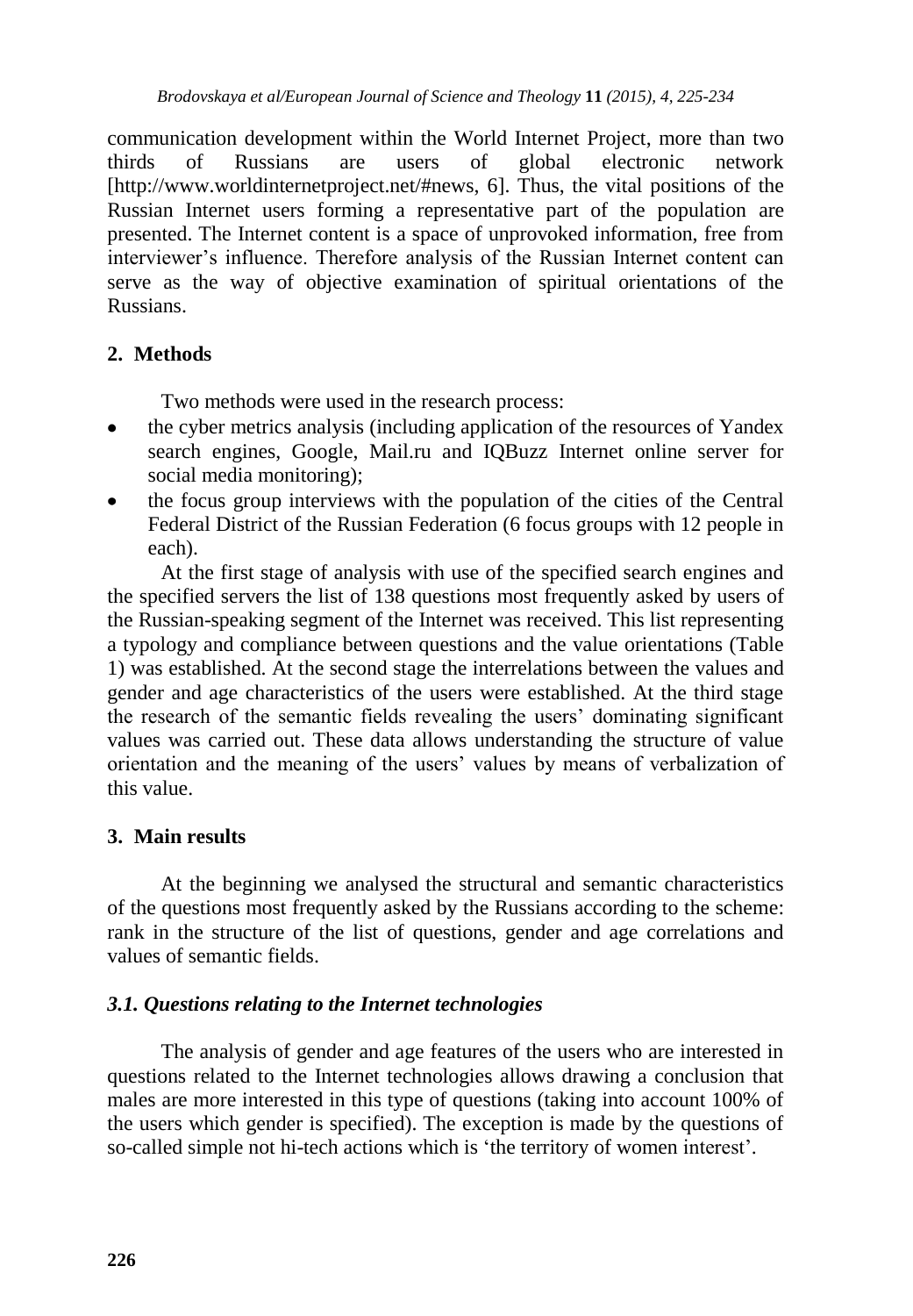#### *Spiritual orientations of Russians in the age of the Internet*

| Russian speaking segment of the internet.                                                                                                                                         |                |             |  |
|-----------------------------------------------------------------------------------------------------------------------------------------------------------------------------------|----------------|-------------|--|
| Type of questions and the corresponding value<br>orientation                                                                                                                      | <b>Ranking</b> | Quantity    |  |
| Questions about potential and the usage of the global<br>$network = Values of possession and using information$<br>technologies and the Internet                                  | I              | 342 064 509 |  |
| Questions about cooking and housekeeping = Values of<br>possession of the information on housekeeping                                                                             | III            | 45 760 237  |  |
| Questions about markets of various goods and services $=$<br>Values of possession of the information on rational<br>consumer behaviour                                            | <b>IV</b>      | 13 930 427  |  |
| Questions about symptoms of diseases and ways of their<br>treatment = Values of possession of the information on<br>health maintenance and personal care                          | VI             | 7739588     |  |
| Questions about leisure $=$ Values of possession of the<br>information on ways of recreation                                                                                      | V              | 11 500 473  |  |
| Questions about communication with the opposite gender $=$<br>Values of possession of the information on development<br>and maintenance of the relations with the opposite gender | <b>VIII</b>    | 1 265 943   |  |
| Questions about any scientific concepts and the reasons for<br>the various phenomena, educational questions $=$ Values of<br>informative interest and education                   | $\mathbf{I}$   | 75 301 947  |  |
| Questions about location and dates $=$ Values of information<br>on orientation in time and space                                                                                  | VII            | 4 866 274   |  |
| Questions about employment and the improvement of<br>$f$ inancial position = Values of material welfare                                                                           | X              | 343 325     |  |
| Questions about superstitions, rhetorical and idle questions<br>$=$ Values of information on answers to irrational questions                                                      | IX             | 489731      |  |

| <b>Table 1.</b> Types of questions and corresponding value orientations of the users of the |  |
|---------------------------------------------------------------------------------------------|--|
| Russian-speaking segment of the Internet.                                                   |  |

As for the age specifics, the quite homogenous dominations of the users interested in 'questions related to the Internet technologies' aged 16-35 years (which is the social groups of youth) is observed.

The analysis of the semantic fields which are forming the questions of the use of the Internet technologies revealed four major aspects:

- 1. the importance of the feeling of 'the free benefits';
- 2. the importance of feeling of consolidation, attachment, possibility of effective self-presentation and self-advertisement at global level;
- 3. virtualization: acceleration and simplification of significant and necessary actions;
- 4. awareness of need for information security.

## *3.2. Informative questions, questions asked for curiosity*

The gender analysis of data on this type of questions indicates the lack of obvious domination either of men or women among users interested in subjects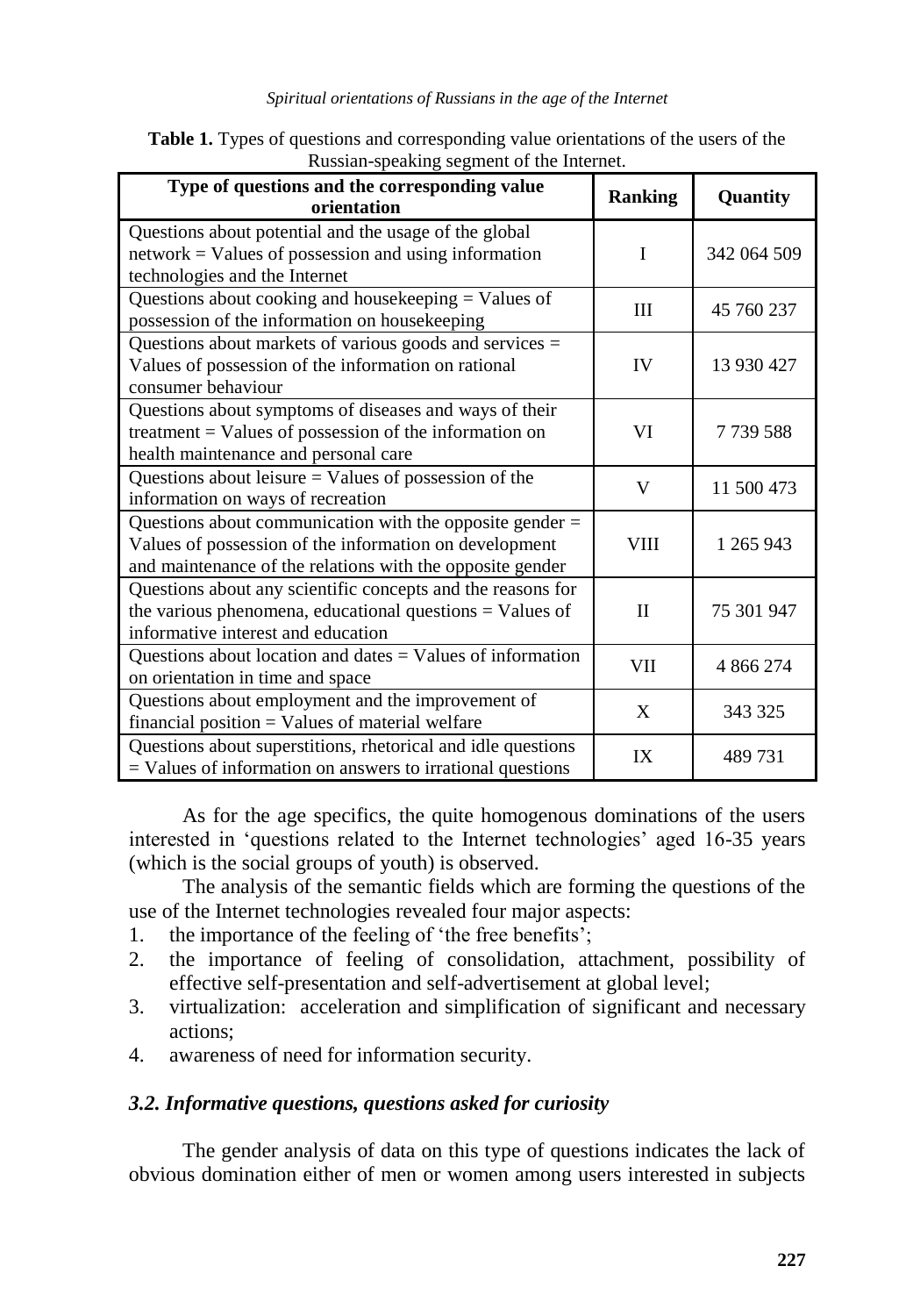of informative sense. The users aged 26-35 years are the most characteristic age category of users showing interest in any scientific concept.

Semantic fields for this type of questions:

- 1. importance of knowledge and high intelligence,
- 2. projection of the high welfare status.

## *3.3. Questions on housekeeping and cookery*

The gender and age analysis allows describing a typical user interested in the subject of culinary art as women aged 16-35 years. In other words, it is quite obvious that these questions are connected to the women gender group which representatives master or actively realize the social roles connected with housekeeping.

Studying of semantic fields of this type of questions revealed two contexts of discussion of a subject of cookery (and housekeeping in a broad sense):

- 1. ideality projection,
- 2. cookery considered as the only remaining stronghold of the modern family while the others traditions are destroyed or lost.

## *3.4. Questions relating to the purchase*

The gender analysis of questions showed men are more interested in the information on serious and expensive purchases (apartment, car, etc.) In case with purchasing goods for the household purpose (first of all, household appliances) the interest is higher among women.

Among the users asking 'questions relating to the purchase' the majority are people aged 16-35 years.

Semantic fields for this type of questions:

- 1. the importance of obtaining independent information and objective reviews on offered goods;
- 2. projection of consumer ability to level the social status, acquisition of goods as the symbol and attribute of a high social status.

## *3.5. Questions connected with searching of opportunities for interesting leisure in networks and offline*

Girls (young women) aged 16-35 years are interested in obtaining such kind of the information (the result is approximately the same for all ages).

Semantic fields for questions about leisure:

- 1. the importance of value of family leisure,
- 2. obtaining objective information on specific kind of production of the leisure industry,
- 3. collection of information for the purpose of picking books for reading.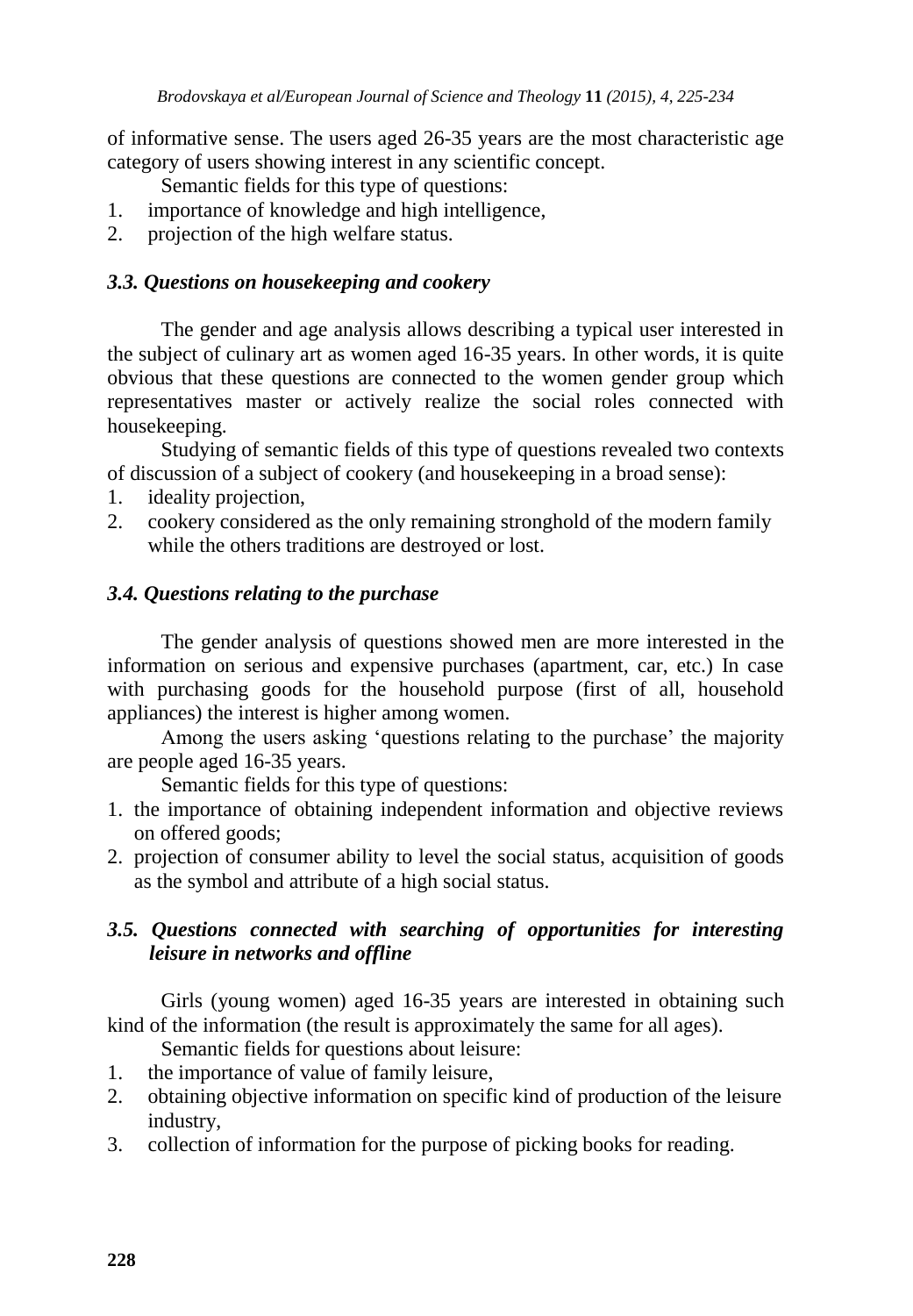#### *3.6. Questions about maintenance of health and treatment*

Semantic fields for questions about health maintenance and personal care:

- 1. demanding of information on nonconventional methods of treatment, traditional medicine;
- 2. addressing to spiritual practises for health recovery;
- 3. initiation and participation in charities for urgent treatment.

#### *3.7. Questions about momentary orientation in space and time, the most convenient by means of expeditious Internet communication*

Analysis of the gender distribution of users searching for this type of data taking people with identified gender revealed that men are slightly more interested in geolocation. As for the age of users asking similar questions the results are approximately the same for people aged 16-35 years. It is obvious that such age defines the biggest class of the Internet users.

Semantic fields for questions on orientation in space and time:

- 1. searching for the most optimum routes,
- 2. searching for the geographical information,
- 3. specification of significant dates,
- 4. demanding congratulatory content.

#### *3.8. Questions about development of the relations with the opposite gender*

The essential prevalence of women interested in this type of questions is shown. The information on the development of the desirable relations with the opposite gender is of the great importance for women.

The analysis of the users interested in relations between opposite genders is specific related to the rather big amount of people less than 16 years (in comparison with social and demographic maintenance in other questions).

Semantic fields for this type of questions:

- 1. choice of the correct gift,
- 2. instructions about specific actions on development of the relations,
- 3. instructions about specific actions on the termination of the relations,
- 4. discussion of private life of celebrities.

#### *3.9. So-called irrational and idle questions*

Results of the analysis among the focus groups revealed the fact that some certain part of Russians is ready to look for and pay for information on the inexplicable, confidential, sensational facts especially concerning the plane of the irrational. The 'women prevalence' among groups of users, is shown considering this type of questions. As for the age parameters of users of this content, no obvious domination of any age group is noticed.

Semantic fields for idle questions: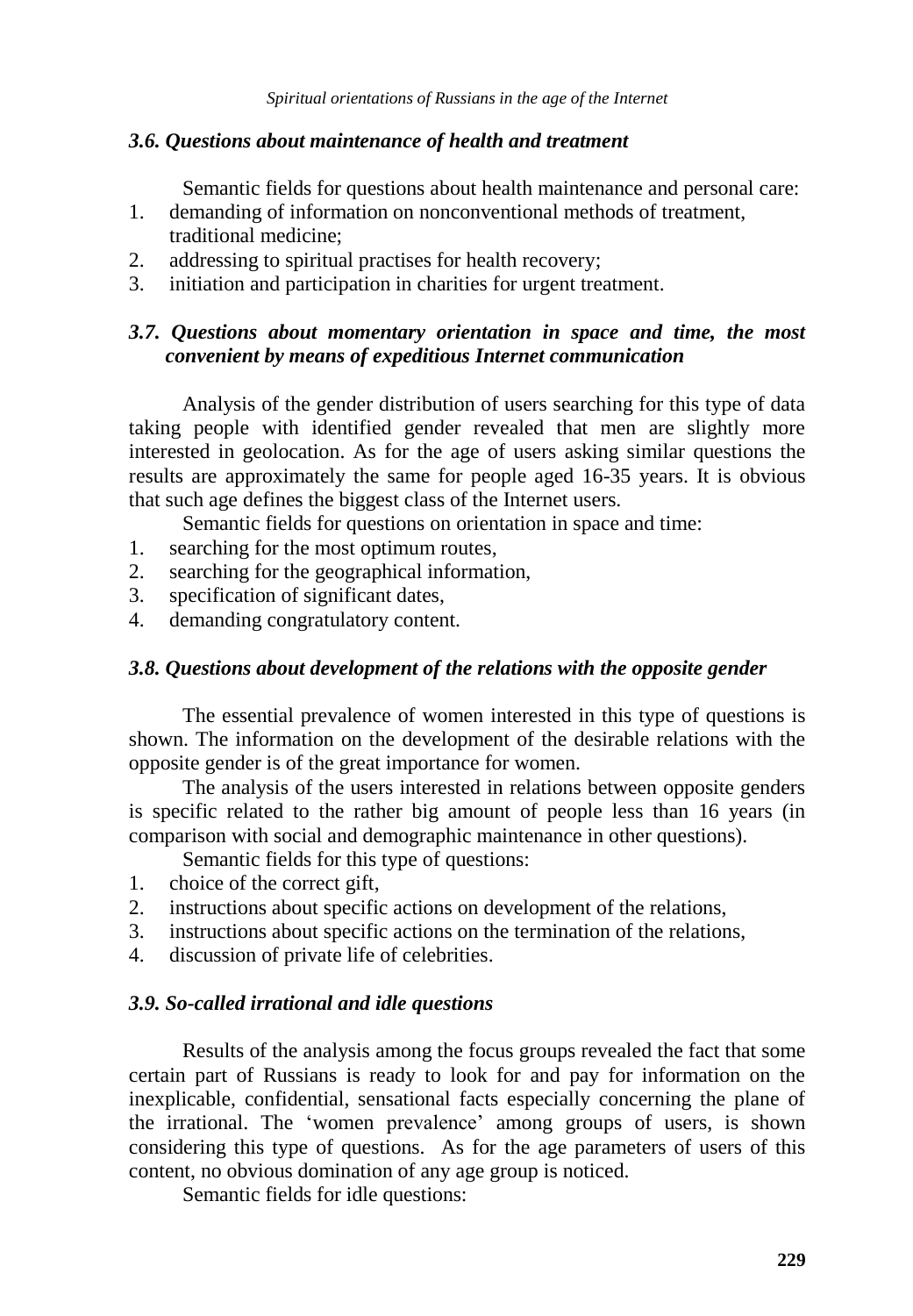- 1. possession information on the inexplicable phenomena,
- 2. possession information on confidential facts about state development,
- 3. explanation of superstitions,
- 4. details of scandals and scenes with famous people.

#### *3.10. Questions about the improvement of the financial position*

In the gender relation women gravitate more to such matters. Besides the traditional job search, the women are more interested in the ways of enrichment and alternative strategies for improving the economic status. Users aged 16-35 years ask about job search ask more frequently.

Semantic fields for questions about improvement of material welfare:

- 1. money as means of freedom and independence;
- 2. the importance of lightweight income;
- 3. education: potential income or time loss?;
- 4. fast enrichment demands observance of rituals and existence of magic;
- 5. money the main attribute of the social status.

At the following investigation phase we studied the content of the focused group interviews among Russians about value orientations realized by them. Formation of focus groups assumed the usage of not casual (target, not probabilistic) selections. Thus the direct selection (method of typical representatives) assuming the choice of units in accordance to the advance defined principle was used to allocate the individual characteristics (gender, age, education level, occupation).

Analysing the received results we must note that in the texts of interviews some semantic concepts which components are connected by the general idea are allocated as following:

- vital strategy,
- behaviour strategy in the sphere of using of the global network,
- socio-political profile [7].

Besides it is established that a keynote of the content of the interview practically in all research cases is internal installation of the identity of the informant, expressed in an individual slogan. The main idea of vital strategy allocated in this or that statement outlines the general semantic contour of reflections of participants of the interview on all subjects of conversation. Therefore in the beginning we reveal these valuable dominants of vital positions, demonstrated though the personal mottoes of the interview participants.

Slogans serve as modal concept of an active and positive spirit on achievement of success. These concepts can be accurately traced in such mottoes as 'A journey of a thousand starts with a single step', 'He that would eat the fruit must climb the tree', 'The person who wants looks for the ways, the person who doesn't want looks for the reasons', 'Keep moving forward', 'To achieve the objective at any cost', 'Always move to the goal', 'Whatever happens, happens for the best', 'Never give up!', etc. Inclination to these reference points is determined more by age features, than by territorial or gender. In particular, the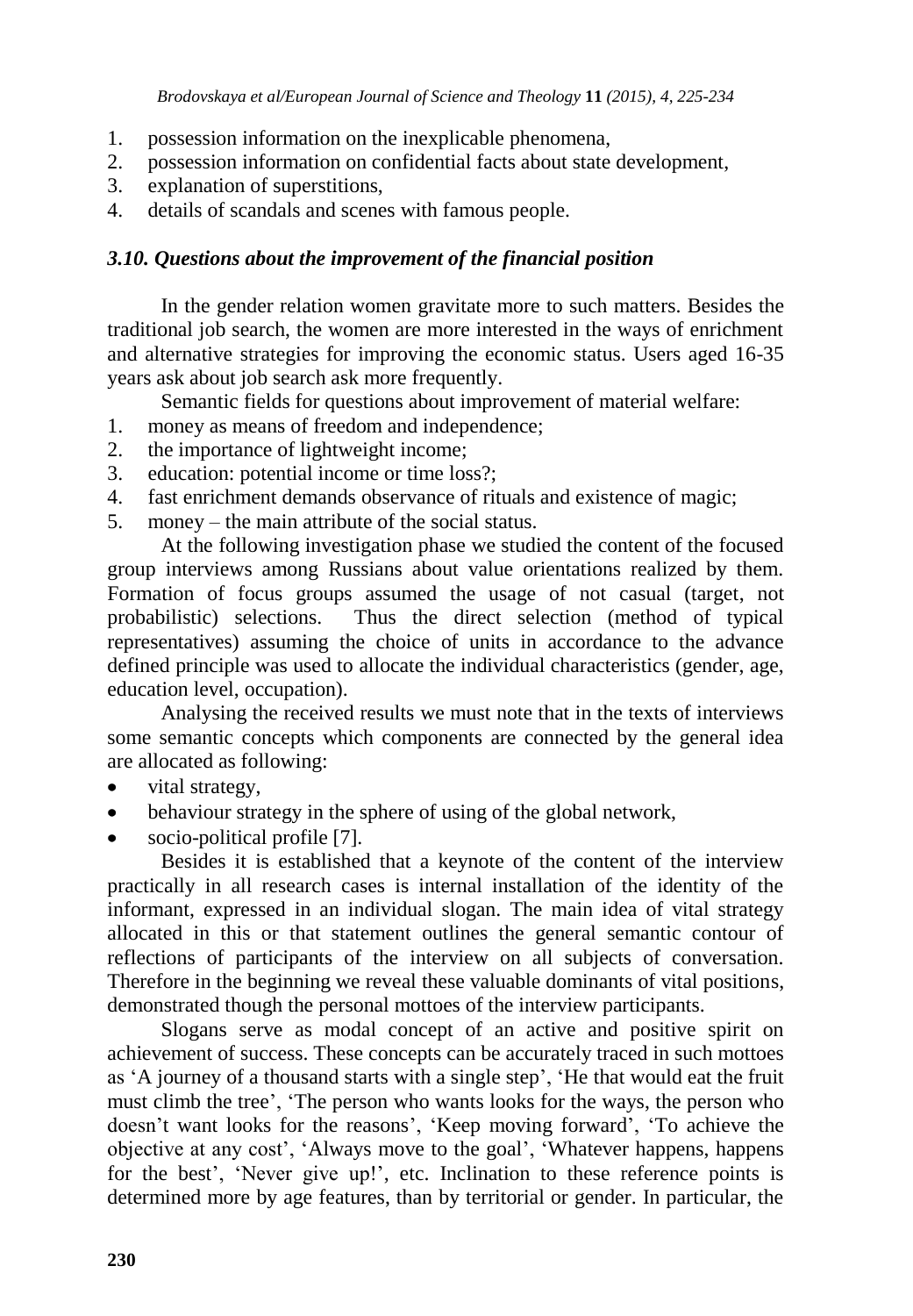specified living position characterizes strategy of the younger part of informants (less than 25 years). The senior participants of the interview (aged 26-33 years) show commitment to other mottoes connected with more reflexive strategies. Such mottoes as 'Everything passes with time' and 'It can't rain all the time' are significant.

Turning to the socio-political profiles of informants (realized political values) we must note that 3 positions were obviously allocated:

- passive centrists (online-centrists),
- passive oppositionists (online-oppositionists),
- the apolitical.

The offered typology of socio-political profiles is based on the synthesis of idea of traditional division of types of political orientations of Russians on pro-government-focused and oppositionists [8-10] and necessary criterion proceeding from our object of research of the preferred environment of manifestation of socio-political participation (online or offline), activity of political actions of the population.

The concept of political participation of passive centrists consists in search and the analysis of political information in the global network, the positive attitude to the existing power and belief in the correct direction of political development of the country. These informants express opinion that there is no sense to politicize there and 'let it happen as it happens'. At the same time, these informants do not prefer to transfer the political views from the online to offline. These are 'inactive' admirers of the power.

Passive oppositionists represent a community of the informants inclined to critical judgment of actions of the power. This part of Russians is interested in the oppositional content of the global network, writes and comments the articles about the assessment of certain parties of the Russian socio-political reality. At the same time, this part of informants considers sufficient so-called virtual political activity and isn't ready to transfer it to the offline mode.

A number of researches of domestic scientists show that modern Russians are inclined to the adaptation to the presence of any opportunities of quiet life and not to seek to support the interests by violent means [7]. At the same time it is necessary to consider internal incentive motives of special type of the personality – precariat which behaviour submits to logic of deviation and an anomy (according to E. Durkheim). Individual vital circumstances can become those missing elements of the puzzle, capable of stimulating transition of oppositional activity from the virtual world to the real world.

The oppositionists aimed at individualistic values of self-knowledge, world general knowledge and critical evaluation of social reality are oriented on the Internet as mean of obtaining necessary information for their own conclusions and a platform for the transfer of socio-political views.

The subject of national self-identification takes a special place in reflections of the Russians about the vital reference points. We notice that the national feeling of informants has some features dictated by social and psychological effects. In particular, discrimination orientations of Russians in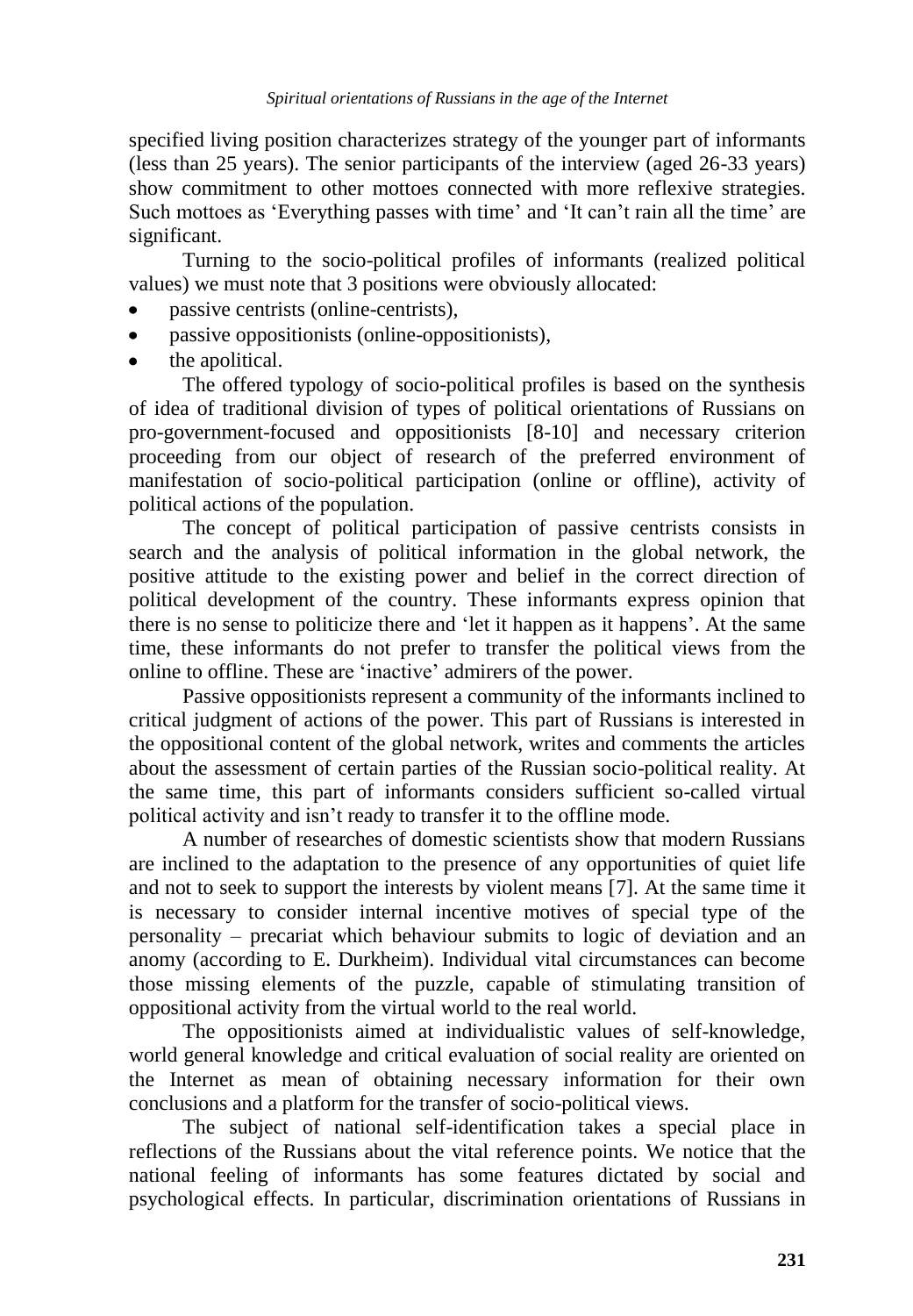relation to 'non-Russian' migrants are revealed. These orientations are shown in effect of bigger condemnation for crimes committed by non-Russian people. In other words, there is an impression that 'the right for a crime is declared only for the Russians'. Similar results were received by E.V. Brodovskaya, Y.A. Zubok, V.I. Chuprov, [7, 8, 10].

Turning to the connection from conversation about national feelings to the migratory potential of informants, we must note that frequency distributions of the answers of respondents to appropriate questions show absence of pronounced external migratory installations among the Russians. The desire to make territorial mobility is generally limited by the country borders. At the same time, representatives from big cities more often than other informants express focus on possible moving abroad.

Orientation to internal migration, the most characteristic for inhabitants of the Russia small cities, is expressed in aspiration to move to larger cities not to the capital, which is characteristic. Formation of internal migratory orientations of the participants of the interview is defined by at least two factors:

- idea that Russia is the most desirable country for life;
- preferences for those cities in which there is a possibility of professional and personal self-realization, but not having the scale of the capital and life intensity level.

Turning to the integration of the relation to all previous subjects to the analysis direction – vital strategy of informants, we must consider dominating value orientations of Russians, its vital purposes and ways of their achievement.

The dominating vital value of Russians is happiness. This concept has the tag cloud and includes career, prosperity and family welfare. Speaking about the family as the significant value and the vital purpose, participants of the interview of both gender groups show certain pragmatism. Women don't reduce the position of traditional roles and functions in the family and are focused on full participation in economic providing a family that testifies to their aspiration to create an egalitarian family. Men regard family existence as an important condition of career and professional success, often verbalizing a utilitarian position in relation to women: 'Behind every great man there's a great woman'.

Moving to the analysis of strategy of achievement of the important vital purposes of informants, we must emphasize some prevalence of the dependant orientations. Russians are convinced that strong state support is necessary for receiving the worthy education and a desirable place to work, live as well as the other benefits. Dependant value orientations show researches Russian Public Opinion Research Center are characteristic for the whole population of Russia and for youth a little less than for other citizens [7]. Thus, the general contours of spiritual priorities of Russians are described in terms of merge pragmatic and traditional values.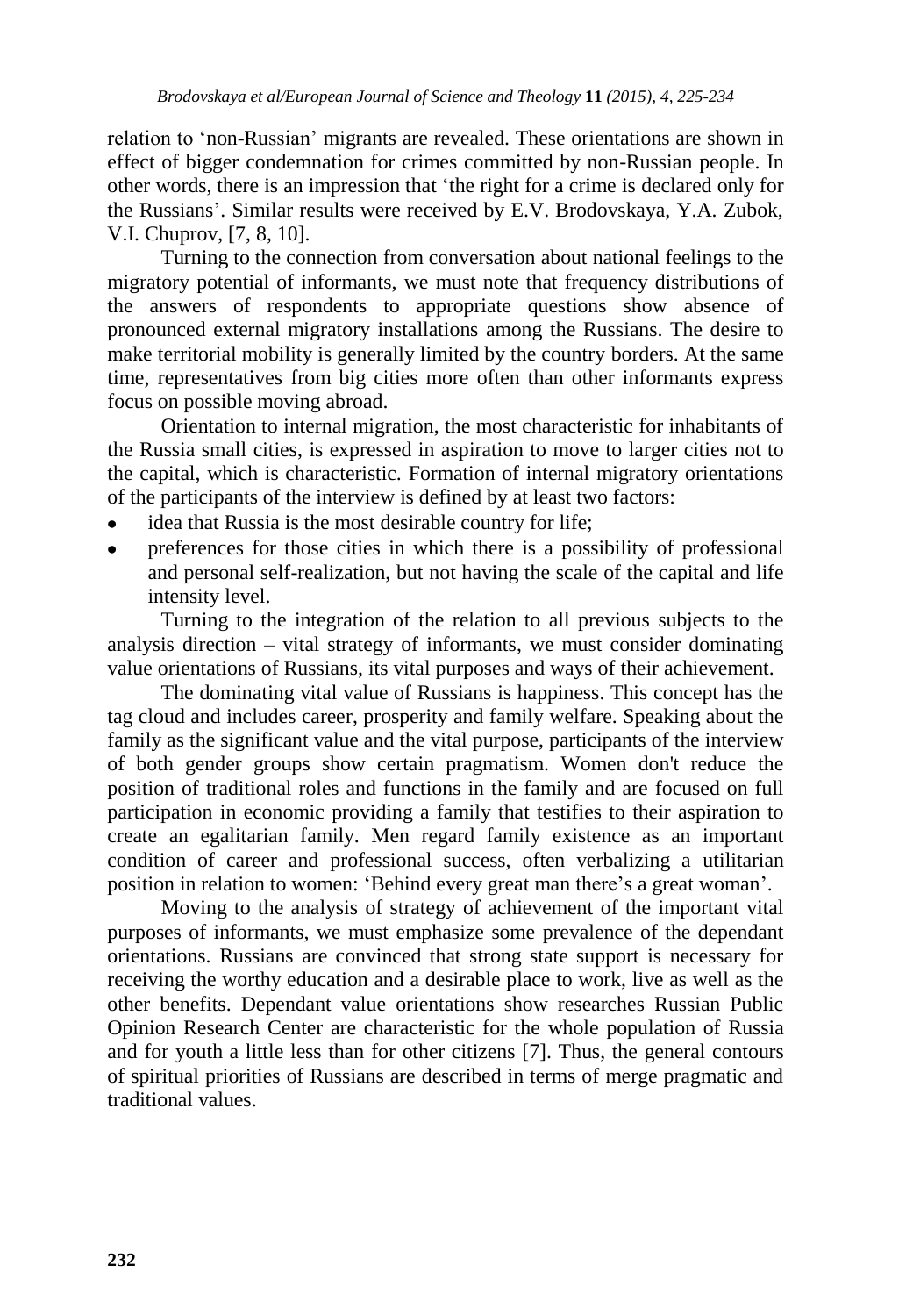## **4. Conclusions**

Summarizing the main results of the research received by methods of the cybernetic analysis and the qualitative content analysis of focused group interview of Russians, we must note that advantage of the data obtained by means of specified methods consists in higher heuristic potential of the conclusions which allow to understand and explain specifics of formation of the valuable characteristics of the modern Russians. We can list the main conclusions of the present research:

- The absolute vital value of Russians is the family that is confirmed by domination of the family focused subjects and inquiries on the Internet and offline reasoning. Many of the most rated questions asked in the Russian Internet have a direct connection to the family sphere: housekeeping, cookery, the relations between genders, and ways of improvement of the material status. In other words, micro social values as a vital dominant appear in data of research both online and offline.
- Qualitative characteristics of an inclusiveness of Russians in Internetcommunication are determined, on the one hand by valuable reference points, and on the other hand by social and demographic indicators. Thus the young Russians are focused on pragmatic approach and Russians of middle age are focused on utilitarian application of a global network, in particular, earning money. With the directivity on the interpersonal and family relations women gender groups less often than men gender groups are involved in Internet-communication on the purposes of boundless communication and entertainment;
- Research revealed three main types of socio-political activity of the  $\bullet$ Russians having correlation with valuable reference points. The Russians focused on traditional values mostly are of the apolitical type. Pragmatically adjusted Russians most often adhere to the passive political participation of a pro-governmental orientation in the online mode. Passive oppositional strategy is presented only online in the absence of obvious tendencies of the transfer of virtual political activity into offline activity.
- Russians are characterized by rather high level of patriotism and by having  $\bullet$ intrinsic interrelation with positive national self-identification and lack of bias on external migration;
- The women groups' vital position as part of gender contract is actively changing today which assumes intensive inclusion of women to the sphere of professional self-realization and full participation in family maintenance.

## **Acknowledgement**

The article is prepared with support of Federal Science and Innovations Agency of the Ministry of Education and Science within fulfilment of the state order for the subject of 'Development and Approbation of Organizational and Methodical Models and Technologies of Maintenance of Informal Self